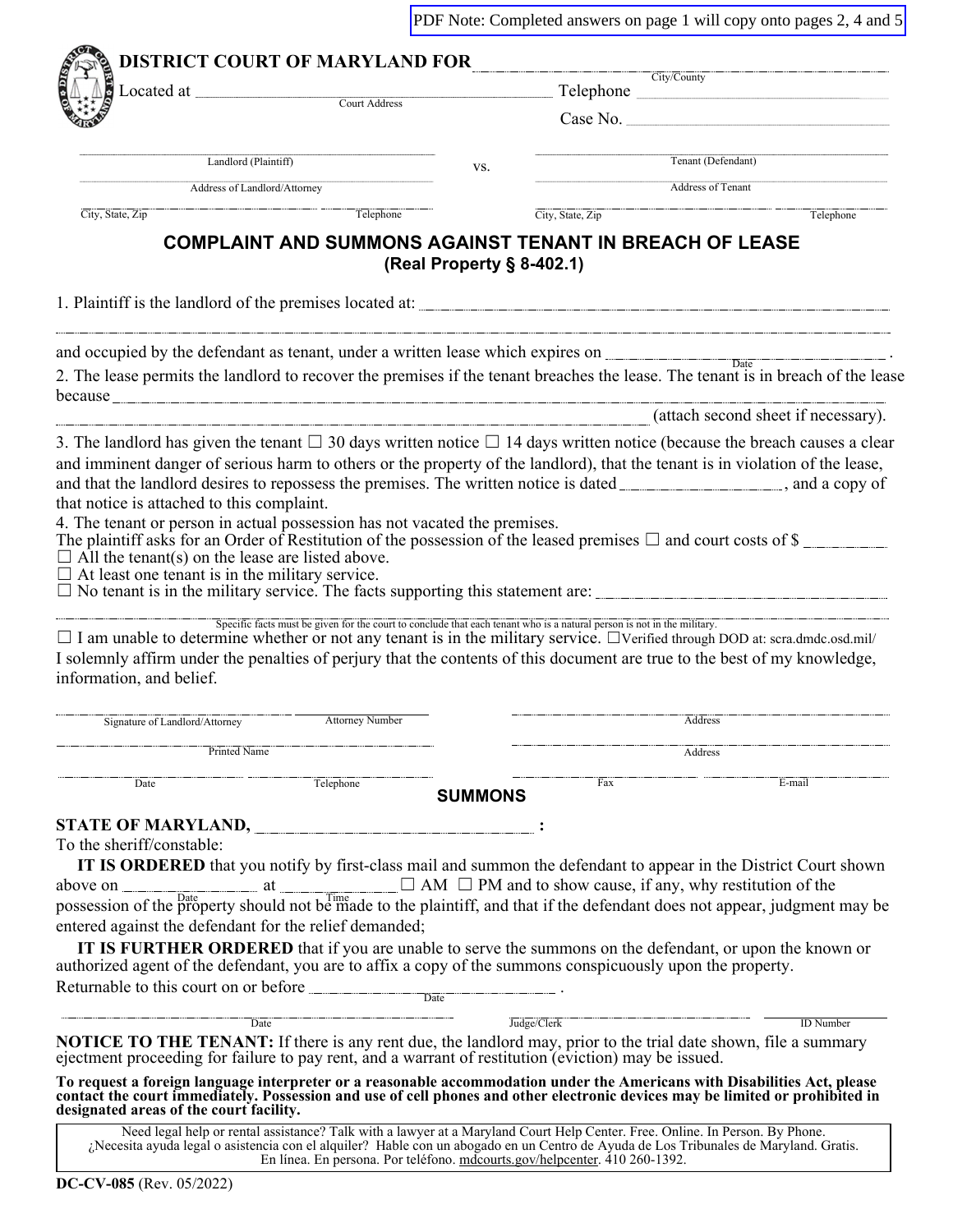|                                                                                                                                                                                                                                                                                                                                                                                                                                                                                                                                                                                                                                                                                                                                                                                                                                                                                                                                                                                                                                                                                                                                              | Located at             |                           | City/County                                                                                                             |                                     |  |
|----------------------------------------------------------------------------------------------------------------------------------------------------------------------------------------------------------------------------------------------------------------------------------------------------------------------------------------------------------------------------------------------------------------------------------------------------------------------------------------------------------------------------------------------------------------------------------------------------------------------------------------------------------------------------------------------------------------------------------------------------------------------------------------------------------------------------------------------------------------------------------------------------------------------------------------------------------------------------------------------------------------------------------------------------------------------------------------------------------------------------------------------|------------------------|---------------------------|-------------------------------------------------------------------------------------------------------------------------|-------------------------------------|--|
|                                                                                                                                                                                                                                                                                                                                                                                                                                                                                                                                                                                                                                                                                                                                                                                                                                                                                                                                                                                                                                                                                                                                              | Court Address          |                           | Case No.                                                                                                                |                                     |  |
| Landlord (Plaintiff)                                                                                                                                                                                                                                                                                                                                                                                                                                                                                                                                                                                                                                                                                                                                                                                                                                                                                                                                                                                                                                                                                                                         |                        |                           |                                                                                                                         | Tenant (Defendant)                  |  |
| Address of Landlord/Attorney                                                                                                                                                                                                                                                                                                                                                                                                                                                                                                                                                                                                                                                                                                                                                                                                                                                                                                                                                                                                                                                                                                                 |                        | VS.                       |                                                                                                                         | Address of Tenant                   |  |
| City, State, Zip                                                                                                                                                                                                                                                                                                                                                                                                                                                                                                                                                                                                                                                                                                                                                                                                                                                                                                                                                                                                                                                                                                                             | Telephone              |                           | City, State, Zip                                                                                                        | Telephone                           |  |
|                                                                                                                                                                                                                                                                                                                                                                                                                                                                                                                                                                                                                                                                                                                                                                                                                                                                                                                                                                                                                                                                                                                                              |                        | (Real Property § 8-402.1) | <b>COMPLAINT AND SUMMONS AGAINST TENANT IN BREACH OF LEASE</b>                                                          |                                     |  |
|                                                                                                                                                                                                                                                                                                                                                                                                                                                                                                                                                                                                                                                                                                                                                                                                                                                                                                                                                                                                                                                                                                                                              |                        |                           |                                                                                                                         |                                     |  |
| and occupied by the defendant as tenant, under a written lease which expires on                                                                                                                                                                                                                                                                                                                                                                                                                                                                                                                                                                                                                                                                                                                                                                                                                                                                                                                                                                                                                                                              |                        |                           |                                                                                                                         |                                     |  |
| 2. The lease permits the landlord to recover the premises if the tenant breaches the lease. The tenant is in breach of the lease<br>because <u>the contract of the contract of the contract of the contract of the contract of the contract of the contract of the contract of the contract of the contract of the contract of the contract of the contract of the c</u>                                                                                                                                                                                                                                                                                                                                                                                                                                                                                                                                                                                                                                                                                                                                                                     |                        |                           |                                                                                                                         |                                     |  |
|                                                                                                                                                                                                                                                                                                                                                                                                                                                                                                                                                                                                                                                                                                                                                                                                                                                                                                                                                                                                                                                                                                                                              |                        |                           |                                                                                                                         | (attach second sheet if necessary). |  |
| The plaintiff asks for an Order of Restitution of the possession of the leased premises $\Box$ and court costs of \$<br>$\Box$ All the tenant(s) on the lease are listed above.<br>$\Box$ At least one tenant is in the military service.                                                                                                                                                                                                                                                                                                                                                                                                                                                                                                                                                                                                                                                                                                                                                                                                                                                                                                    |                        |                           |                                                                                                                         |                                     |  |
|                                                                                                                                                                                                                                                                                                                                                                                                                                                                                                                                                                                                                                                                                                                                                                                                                                                                                                                                                                                                                                                                                                                                              |                        |                           | Specific facts must be given for the court to conclude that each tenant who is a natural person is not in the military. |                                     |  |
| Signature of Landlord/Attorney                                                                                                                                                                                                                                                                                                                                                                                                                                                                                                                                                                                                                                                                                                                                                                                                                                                                                                                                                                                                                                                                                                               | <b>Attorney Number</b> |                           |                                                                                                                         | Address                             |  |
| Printed Name                                                                                                                                                                                                                                                                                                                                                                                                                                                                                                                                                                                                                                                                                                                                                                                                                                                                                                                                                                                                                                                                                                                                 |                        |                           |                                                                                                                         | Address                             |  |
| Date                                                                                                                                                                                                                                                                                                                                                                                                                                                                                                                                                                                                                                                                                                                                                                                                                                                                                                                                                                                                                                                                                                                                         | Telephone              | <b>SUMMONS</b>            | Fax                                                                                                                     | E-mail                              |  |
|                                                                                                                                                                                                                                                                                                                                                                                                                                                                                                                                                                                                                                                                                                                                                                                                                                                                                                                                                                                                                                                                                                                                              |                        |                           |                                                                                                                         |                                     |  |
| IT IS ORDERED that you notify by first-class mail and summon the defendant to appear in the District Court shown                                                                                                                                                                                                                                                                                                                                                                                                                                                                                                                                                                                                                                                                                                                                                                                                                                                                                                                                                                                                                             |                        |                           |                                                                                                                         |                                     |  |
| <b>IT IS FURTHER ORDERED</b> that if you are unable to serve the summons on the defendant, or upon the known or                                                                                                                                                                                                                                                                                                                                                                                                                                                                                                                                                                                                                                                                                                                                                                                                                                                                                                                                                                                                                              |                        |                           |                                                                                                                         |                                     |  |
|                                                                                                                                                                                                                                                                                                                                                                                                                                                                                                                                                                                                                                                                                                                                                                                                                                                                                                                                                                                                                                                                                                                                              | Date                   |                           |                                                                                                                         |                                     |  |
| $\square$ No tenant is in the military service. The facts supporting this statement are:<br>$\Box$ I am unable to determine whether or not any tenant is in the military service. $\Box$ Verified through DOD at: scra.dmdc.osd.mil/<br>I solemnly affirm under the penalties of perjury that the contents of this document are true to the best of my knowledge,<br>information, and belief.<br><b>STATE OF MARYLAND, __</b><br>To the sheriff/constable:<br>above on $\Box$ at $\Box$ AM $\Box$ PM and to show cause, if any, why restitution of the possession of the property should not be made to the plaintiff, and that if the defendant does not appear, judgment may be<br>entered against the defendant for the relief demanded;<br>authorized agent of the defendant, you are to affix a copy of the summons conspicuously upon the property.<br>Returnable to this court on or before<br>Date<br><b>NOTICE TO THE TENANT:</b> If there is any rent due, the landlord may, prior to the trial date shown, file a summary<br>ejectment proceeding for failure to pay rent, and a warrant of restitution (eviction) may be issued. |                        |                           | Judge/Clerk                                                                                                             | <b>ID</b> Number                    |  |

En línea. En persona. Por teléfono. mdcourts.gov/helpcenter. 410 260-1392.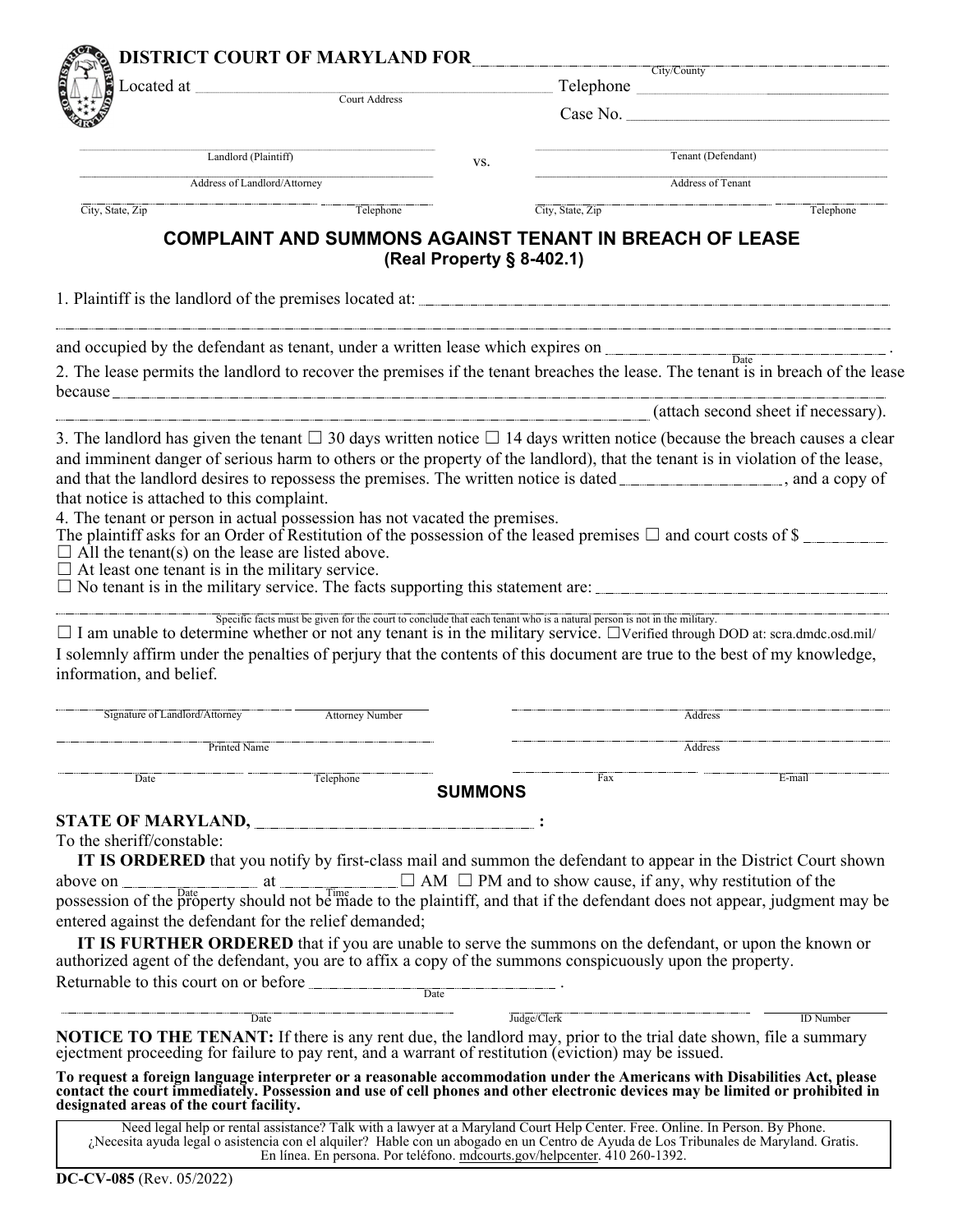## **SHERIFF/CONSTABLE RETURN TO COURT**

| $\Box$ I mailed a copy of Writ of Summons, Complaint, and all supporting papers by first-class mail to                                                                                                                      |                                                                                                                                                                                                                                                                                                                                                                                                                                                                     |  |                               |          |                      |    |
|-----------------------------------------------------------------------------------------------------------------------------------------------------------------------------------------------------------------------------|---------------------------------------------------------------------------------------------------------------------------------------------------------------------------------------------------------------------------------------------------------------------------------------------------------------------------------------------------------------------------------------------------------------------------------------------------------------------|--|-------------------------------|----------|----------------------|----|
|                                                                                                                                                                                                                             | $T$ enant(s) $\overline{\phantom{a}}$ $\overline{\phantom{a}}$ $\overline{\phantom{a}}$ $\overline{\phantom{a}}$ $\overline{\phantom{a}}$ $\overline{\phantom{a}}$ $\overline{\phantom{a}}$ $\overline{\phantom{a}}$ $\overline{\phantom{a}}$ $\overline{\phantom{a}}$ $\overline{\phantom{a}}$ $\overline{\phantom{a}}$ $\overline{\phantom{a}}$ $\overline{\phantom{a}}$ $\overline{\phantom{a}}$ $\overline{\phantom{a}}$ $\overline{\phantom{a}}$ $\overline{\$ |  |                               | Time     | $\Box$ AM $\Box$ PM. |    |
| $\Box$ I served a copy of Writ of Summons, Complaint, and all supporting papers by delivery to                                                                                                                              |                                                                                                                                                                                                                                                                                                                                                                                                                                                                     |  |                               |          |                      |    |
|                                                                                                                                                                                                                             |                                                                                                                                                                                                                                                                                                                                                                                                                                                                     |  |                               |          |                      | on |
|                                                                                                                                                                                                                             | Name                                                                                                                                                                                                                                                                                                                                                                                                                                                                |  | $\Box$ AM $\Box$ PM at $\Box$ | Title    |                      |    |
| Date                                                                                                                                                                                                                        | Time                                                                                                                                                                                                                                                                                                                                                                                                                                                                |  |                               | Location |                      |    |
| The person I left the papers with acknowledged being: (1) a resident of above listed address; (2) 18 years of age or older;                                                                                                 |                                                                                                                                                                                                                                                                                                                                                                                                                                                                     |  |                               |          |                      |    |
|                                                                                                                                                                                                                             |                                                                                                                                                                                                                                                                                                                                                                                                                                                                     |  |                               |          |                      |    |
|                                                                                                                                                                                                                             |                                                                                                                                                                                                                                                                                                                                                                                                                                                                     |  |                               |          |                      |    |
|                                                                                                                                                                                                                             |                                                                                                                                                                                                                                                                                                                                                                                                                                                                     |  |                               |          |                      |    |
| concluded that the individual served is of suitable age and discretion are:                                                                                                                                                 |                                                                                                                                                                                                                                                                                                                                                                                                                                                                     |  |                               |          |                      |    |
|                                                                                                                                                                                                                             |                                                                                                                                                                                                                                                                                                                                                                                                                                                                     |  |                               |          |                      |    |
| and that; (4) the above listed address is the defendant's residence or usual place of abode. The facts upon which I<br>Description of the person served: Race Sex Ht Wt Hair Eyes Age                                       |                                                                                                                                                                                                                                                                                                                                                                                                                                                                     |  |                               |          |                      |    |
|                                                                                                                                                                                                                             |                                                                                                                                                                                                                                                                                                                                                                                                                                                                     |  |                               |          |                      |    |
|                                                                                                                                                                                                                             |                                                                                                                                                                                                                                                                                                                                                                                                                                                                     |  |                               |          |                      |    |
|                                                                                                                                                                                                                             |                                                                                                                                                                                                                                                                                                                                                                                                                                                                     |  |                               | Date     |                      |    |
| $\Box$ Neither the tenant(s) nor a person in possession of the property could be served so I affixed an attested copy of Writ of<br>Summons and Complaint conspicuously upon the premises described in complaint on _______ |                                                                                                                                                                                                                                                                                                                                                                                                                                                                     |  |                               |          |                      |    |

Printed Name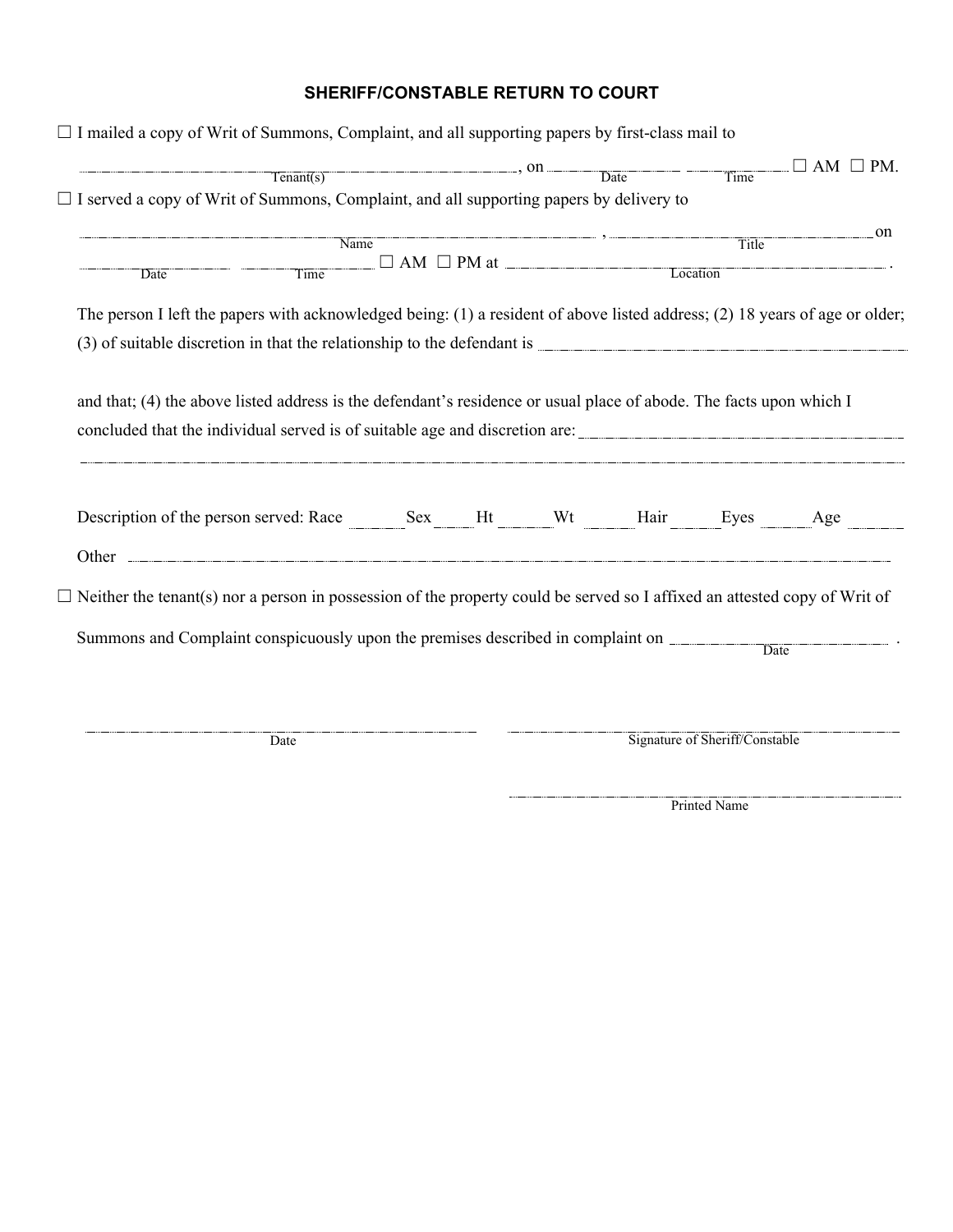| Located at                                                                                                                                                                                                                          |                                                                                                                         | <b>DISTRICT COURT OF MARYLAND FOR</b><br>City/County |                                         |                                                                                                                                                                                                                                                                      |  |  |
|-------------------------------------------------------------------------------------------------------------------------------------------------------------------------------------------------------------------------------------|-------------------------------------------------------------------------------------------------------------------------|------------------------------------------------------|-----------------------------------------|----------------------------------------------------------------------------------------------------------------------------------------------------------------------------------------------------------------------------------------------------------------------|--|--|
|                                                                                                                                                                                                                                     | Court Address                                                                                                           |                                                      |                                         |                                                                                                                                                                                                                                                                      |  |  |
|                                                                                                                                                                                                                                     |                                                                                                                         |                                                      |                                         | Case No.                                                                                                                                                                                                                                                             |  |  |
| Landlord (Plaintiff)<br>Address of Landlord/Attorney                                                                                                                                                                                |                                                                                                                         | VS.                                                  | Tenant (Defendant)<br>Address of Tenant |                                                                                                                                                                                                                                                                      |  |  |
|                                                                                                                                                                                                                                     |                                                                                                                         |                                                      |                                         |                                                                                                                                                                                                                                                                      |  |  |
| City, State, Zip                                                                                                                                                                                                                    | Telephone                                                                                                               |                                                      | City, State, Zip                        | Telephone                                                                                                                                                                                                                                                            |  |  |
|                                                                                                                                                                                                                                     | <b>COMPLAINT AND SUMMONS AGAINST TENANT IN BREACH OF LEASE</b>                                                          |                                                      | (Real Property § 8-402.1)               |                                                                                                                                                                                                                                                                      |  |  |
|                                                                                                                                                                                                                                     |                                                                                                                         |                                                      |                                         |                                                                                                                                                                                                                                                                      |  |  |
| and occupied by the defendant as tenant, under a written lease which expires on                                                                                                                                                     |                                                                                                                         |                                                      |                                         |                                                                                                                                                                                                                                                                      |  |  |
| because <u>the cause</u> and the cause of the cause of the cause of the cause of the cause of the cause of the cause of the cause of the cause of the cause of the cause of the cause of the cause of the cause of the cause of the |                                                                                                                         |                                                      |                                         | Date<br>2. The lease permits the landlord to recover the premises if the tenant breaches the lease. The tenant is in breach of the lease                                                                                                                             |  |  |
|                                                                                                                                                                                                                                     |                                                                                                                         |                                                      |                                         | (attach second sheet if necessary).                                                                                                                                                                                                                                  |  |  |
|                                                                                                                                                                                                                                     |                                                                                                                         |                                                      |                                         | 3. The landlord has given the tenant $\Box$ 30 days written notice $\Box$ 14 days written notice (because the breach causes a clear<br>and imminent danger of serious harm to others or the property of the landlord), that the tenant is in violation of the lease, |  |  |
| that notice is attached to this complaint.                                                                                                                                                                                          |                                                                                                                         |                                                      |                                         | and that the landlord desires to repossess the premises. The written notice is dated ____________________, and a copy of                                                                                                                                             |  |  |
| 4. The tenant or person in actual possession has not vacated the premises.                                                                                                                                                          |                                                                                                                         |                                                      |                                         |                                                                                                                                                                                                                                                                      |  |  |
| $\Box$ All the tenant(s) on the lease are listed above.                                                                                                                                                                             |                                                                                                                         |                                                      |                                         | The plaintiff asks for an Order of Restitution of the possession of the leased premises $\Box$ and court costs of \$                                                                                                                                                 |  |  |
| $\Box$ At least one tenant is in the military service.                                                                                                                                                                              |                                                                                                                         |                                                      |                                         |                                                                                                                                                                                                                                                                      |  |  |
|                                                                                                                                                                                                                                     |                                                                                                                         |                                                      |                                         | $\square$ No tenant is in the military service. The facts supporting this statement are:                                                                                                                                                                             |  |  |
|                                                                                                                                                                                                                                     | Specific facts must be given for the court to conclude that each tenant who is a natural person is not in the military. |                                                      |                                         | $\Box$ I am unable to determine whether or not any tenant is in the military service. $\Box$ Verified through DOD at: scra.dmdc.osd.mil/                                                                                                                             |  |  |
| information, and belief.                                                                                                                                                                                                            |                                                                                                                         |                                                      |                                         | I solemnly affirm under the penalties of perjury that the contents of this document are true to the best of my knowledge,                                                                                                                                            |  |  |
| Signature of Landlord/Attorney                                                                                                                                                                                                      | <b>Attorney Number</b>                                                                                                  |                                                      |                                         | Address                                                                                                                                                                                                                                                              |  |  |
| Printed Name                                                                                                                                                                                                                        |                                                                                                                         |                                                      |                                         | Address                                                                                                                                                                                                                                                              |  |  |
| Date                                                                                                                                                                                                                                | Telephone                                                                                                               |                                                      | Fax                                     | E-mail                                                                                                                                                                                                                                                               |  |  |